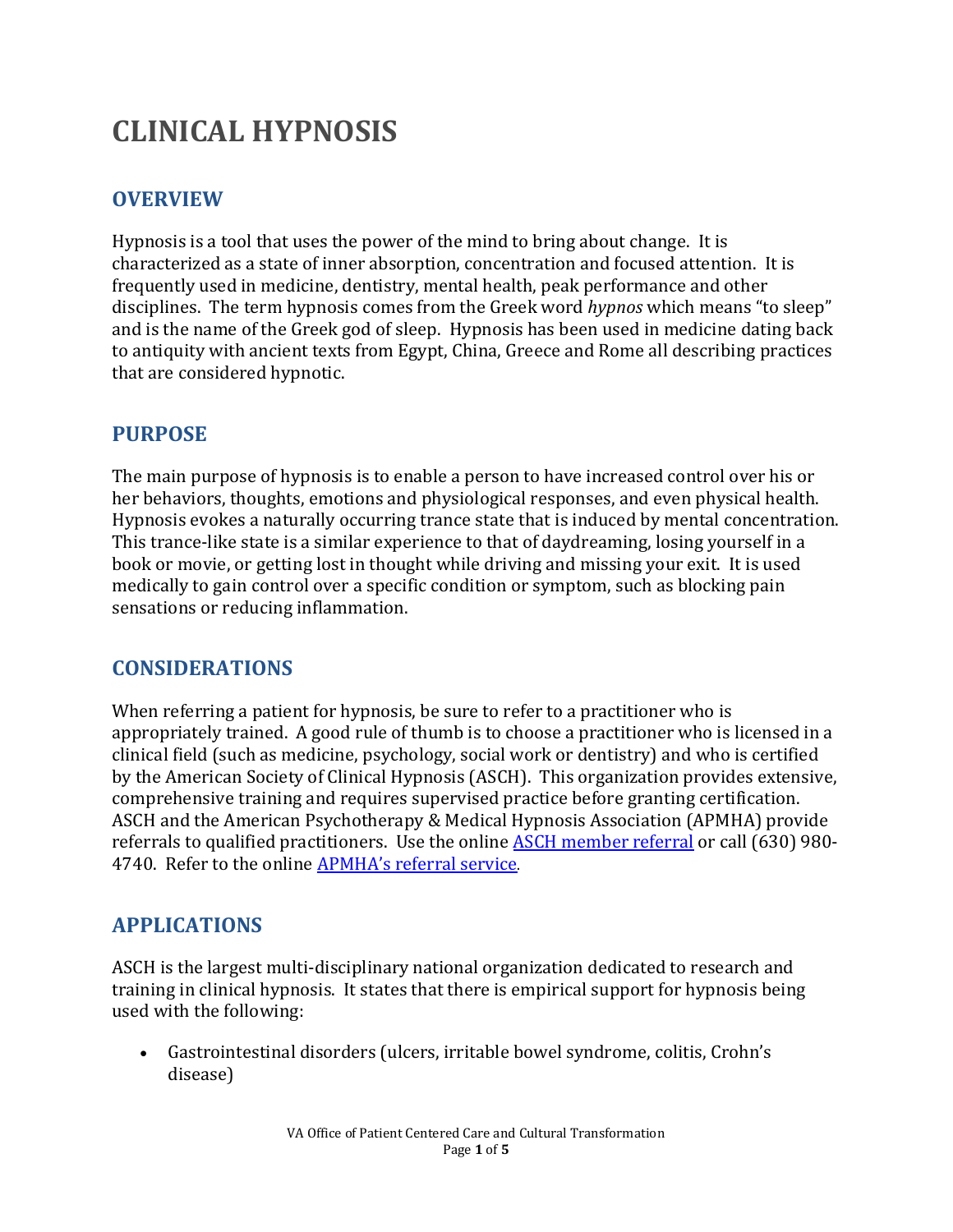- Dermatologic disorders (eczema, herpes, neurodermatitis, pruritus/itching, psoriasis, warts)
- Surgery and anesthesiology
- Acute and chronic pain (back pain, cancer pain, dental anesthesia, headaches, and migraines, arthritis or rheumatism)
- Burns
- Nausea and vomiting associated with chemotherapy and pregnancy (hyperemisis gravidarum)
- Childbirth
- Hemophilia
- Allergies, asthma
- High blood pressure
- Raynaud's disease
- Dentistry related conditions

ASCH also states that there is evidence that hypnosis may be helpful in these psychological conditions:

- Trauma (incest, rape, physical and emotional abuse, cult abuse)
- Anxiety and stress management
- Depression
- Bed-wetting (enuresis)
- Sports and athletic performance
- Smoking cessation
- Obesity and weight control
- Sexual dysfunctions
- Sleep disorders
- Concentration difficulties, test anxiety, and learning disorders

# **SELF-HYPNOSIS PREPARATIONS**

All hypnosis is considered a form of self-hypnosis. During hypnosis, trance is experienced as attention that becomes narrowly focused and relatively free of distractions. The body experiences physical relaxation. This heightened state of awareness allows a person to be more receptive to suggestions that can influence physical changes. Almost everyone can enter a hypnotic state themselves using 4 steps:

- 1. Self-hypnosis is typically done by first beginning with a relaxation exercise. For more instructions, refer to ["Progressive Muscle Relaxation"](https://wholehealth.wiscweb.wisc.edu/tools/progressive-muscle-relaxation/) and ["Progressive](https://wholehealth.wiscweb.wisc.edu/tools/progressive-relaxation/) [Relaxation.](https://wholehealth.wiscweb.wisc.edu/tools/progressive-relaxation/)"
- 2. After several minutes of relaxation, the second step is to pick one of the trance induction techniques listed below to produce an altered state of consciousness.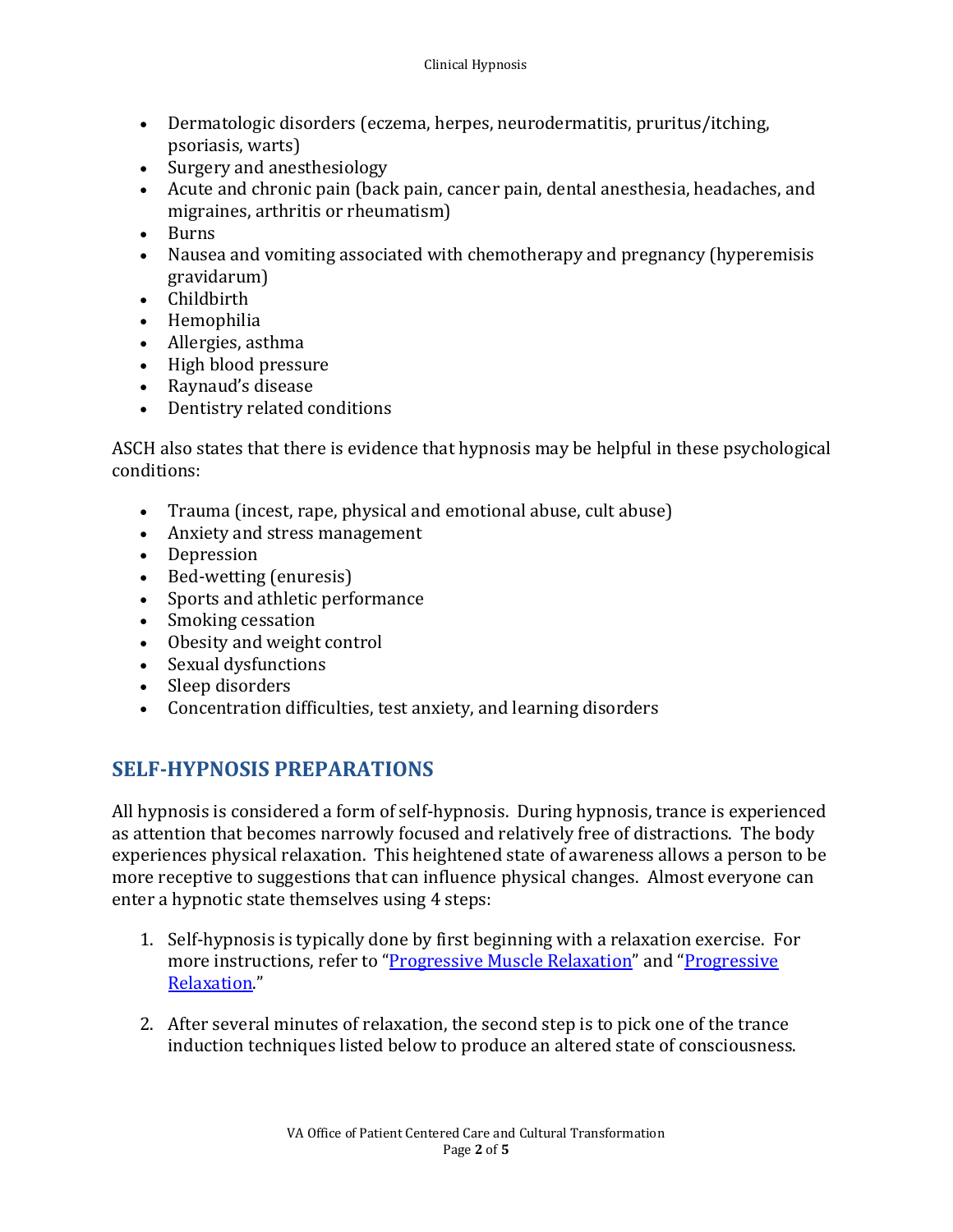- 3. Once in a trance state, you can use imagery and/or make your own suggestions to the subconscious mind for what you would like to work on during the self-hypnosis session.
- 4. Finally, you end your self-hypnosis session by re-alerting yourself in order to return to an alert, awake and fully conscious state.

## **TRANCE INDUCTION TECHNIQUES**

There are many different techniques for inducing a trance-like state. This is established by using an induction procedure that usually includes instructions for relaxation to produce an altered state of consciousness. There are 5 popular induction techniques that are easy to learn and can be done independently for self-hypnosis:

#### **1. HEALING STONE TECHNIQUE AND THUMB FINGER TECHNIQUE**

Find a small stone for this induction technique. Hold this stone between your thumb and index finger with a comfortable amount of pressure. As you begin the induction technique, press into the stone with your thumb and index finger as you breathe in for the count of four. On the outbreath, begin to relax and notice sensations in the stone as you breathe out for the count of six. Do this for a few more times until your body and mind start to relax. With practice, pressing your fingers into the stone can become a signal for your body to quickly relax and go into trance.

#### **2. THUMB-FINGER TECHNIQUE**

If you don't have a stone in your office, press the tips of your thumb and index finger together in an "OK" sign. As you begin the induction technique, press your fingers more firmly together as you breathe in for the count of four. On the outbreath, begin to relax and notice sensations in your fingers as you breathe out for the count of six. Do this for a few more times until your body and mind start to relax. With practice, pressing your thumb and index finger together can become a signal for your body to quickly relax and go into trance.

#### **3. THE STAIRCASE**

Imagine standing at the top of a beautiful staircase that has ten steps and a banister that can be held on to in order to steady yourself. You may want to imagine a wooden staircase or a staircase that is carpeted with your favorite color of carpet. It leads to a relaxing, peaceful place. Then, with each outbreath, imagine walking down the staircase step by step and with each number that you count you can feel yourself becoming more and more relaxed. If the image of a staircase is not relaxing, you could imagine an elevator, escalator or even a path that has ten stops along the way.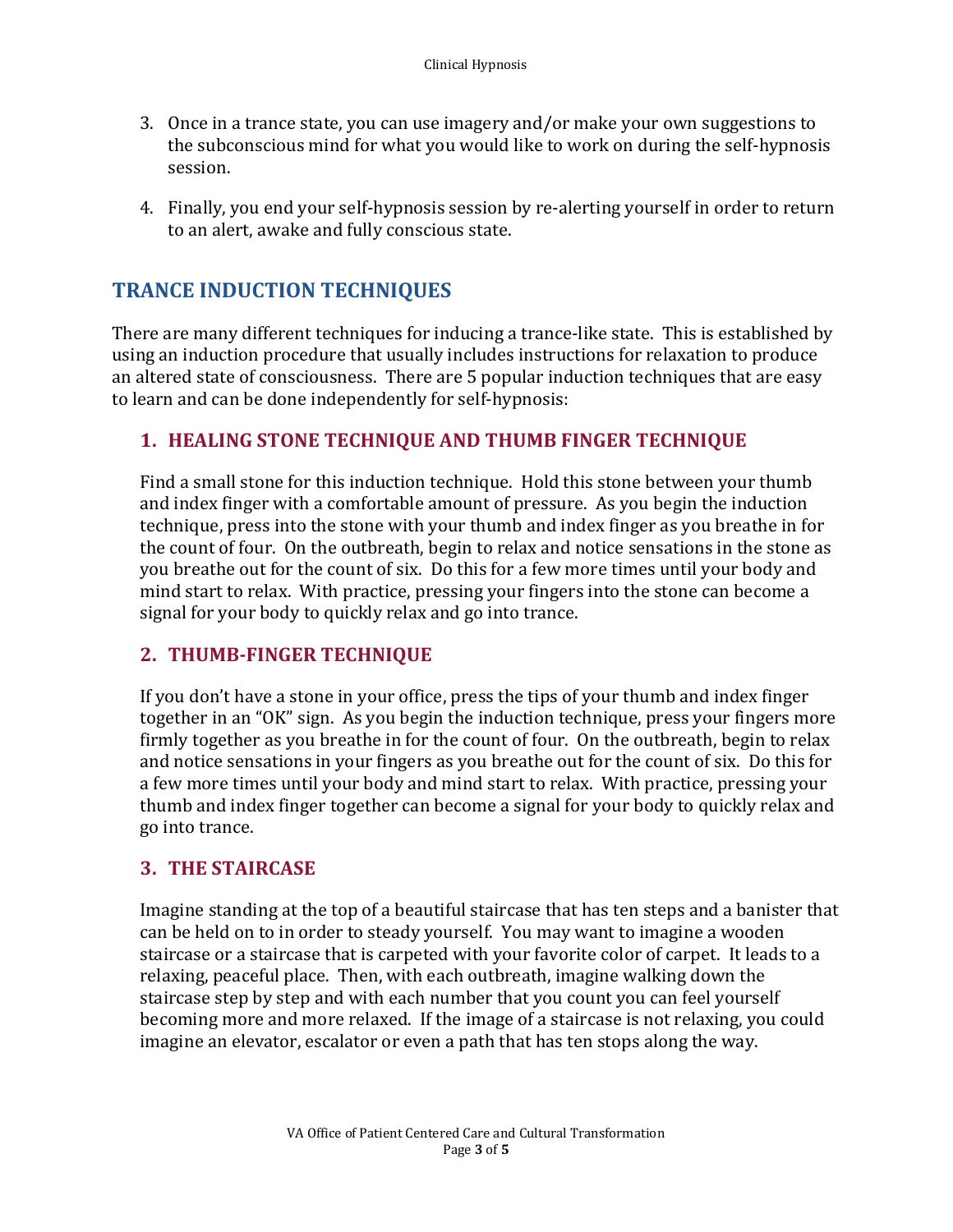#### **4. HEALING PLACE**

Imagine being in the most beautiful, serene and safe place you can. In this place, you feel comfort and a sense of peace, and you can engage in a favorite activity. It can be a place that you associate with healing. You can imagine being there at your favorite time of year, at the best part of the day. Create it as if you have unlimited resources and time to build the perfect spot for yourself. Take the time to explore being there using all of your senses; notice what colors you see, what smells you catch, what sounds you hear, and what objects appear. Spend some time being in this place, absorbing some of the peace and tranquility of this place. You may also want to imagine lying down or sitting in this place to more deeply relax.

#### **5. EYE ROLL**

If you do not have any eye issues or headache conditions, you might consider using this induction technique. On your next in-breath, roll your eyes up towards your eyebrows then all the way up to the top of your head. Continue looking up with your eyes, while holding the breath as if you can look out of the top of your head. Then, on your next out breath, allow your eyelids to slowly and gently lower and possibly flutter closed as your eyes relax into a comfortable position. As all the breath leaves your body, sink more deeply into a relaxed feeling, more than you can ever remember relaxing before. Feel that relaxing feeling flowing down from the face, allow the jaw to unclench, let this pleasant sensation flow down to your neck and shoulders to loosen pockets of tension, down throughout your torso into your abdomen, and then down through your legs to the tips of your toes. Your whole body relaxes as you release any unnecessary tension. Your mind begins to feel quite quiet and calm, feeling so peaceful, safe and comfortable.

# **USES FOR HYPNOSIS**

After the trance induction, hypnosis can be used to support a specific goal. There are many possible uses of this focused attention. Mental imagery or suggestions are frequently used to experience ideas, suggestions, feelings and physical processes that are different from those that typically occur in daily life. Recent research demonstrates that hypnotic communication and suggestions effectively change aspects of a person's physiological and neurological functions. Some examples of the uses of these suggestions and images include:

- Pain relief
- Healing from an injury
- Improving outcomes from surgery
- Anxiety and stress management
- Controlling habit/behavioral disorders (such as trichotillomania)
- Performance enhancement for athletes
- Smoking cessation
- Obesity and weight control